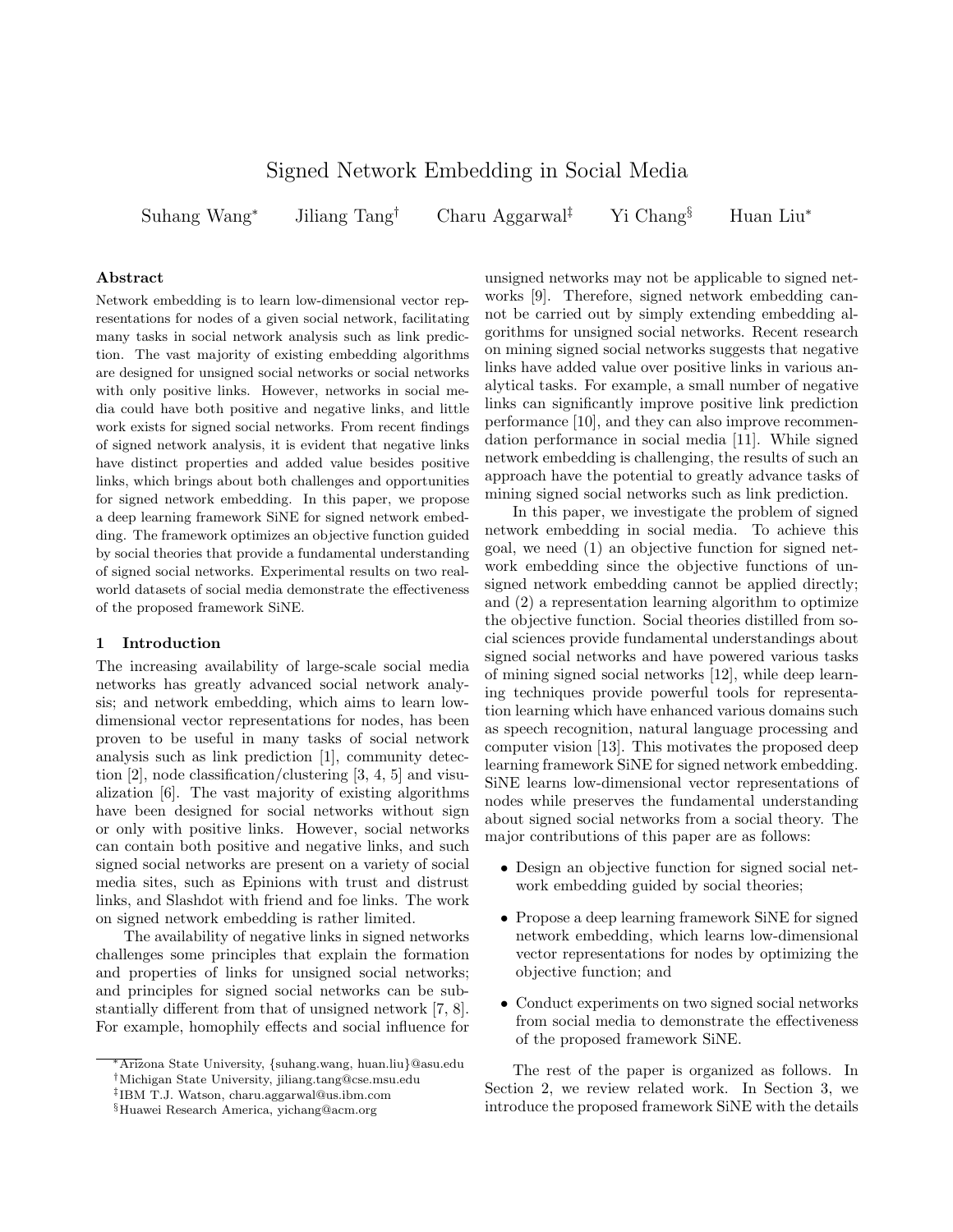about the embedding objective function, the proposed framework SiNE and the training algorithm with time complexity analysis. In Section 4, we show empirical evaluation with discussion. In Section 5, we present the conclusion and future work.

# 2 Related Work

Network embedding or network representation learning is to learn low-dimensional vector representations for nodes of a given network. It has been proven to be useful in many tasks of network analysis such as link prediction [1], community detection [2], node classification [3] and visualization [6]. Data sparsity is the common problem faced by these tasks. To address the sparsity issue, network embedding encodes and represents each node in a unified low-dimensional space, which facilitates us to better understand the semantic relatedness and further alleviates the inconveniences caused by sparsity [14]. Network embedding has attracted increasing attention and various methods have been proposed for unsigned network embedding [15, 16, 1, 6, 14, 17]. For example, in [16], spectral analysis is performed on Laplacian matrix and the top-k eigenvectors are used as the representations of nodes of the network. Similarity scores measured by unsigned network analysis methods such as Adamic/Adar and Katz are used in [1] to represent nodes for unsigned link prediction; t-SNE [6] embeds the weighted unsigned network to low dimension for visualization by using stochastic neighbor embedding; DeepWalk [14] introduces the idea of Skip-gram, a word representation model in NLP, to learn node representations from random walk sequences in social networks; node2vec [18] extends DeepWalk by defining a flexible notion of a node's network neighborhood and designing a biased random walk procedure; HOPE [19] studies the network embedding for directed network.

However, the aforementioned algorithms are designed for unsigned network and don't take negative links into consideration, while negative links have been proven to have distinct properties and added value over positive links [10, 20]. The majority of network embedding algorithms ,such as spectral analysis, t-SNE, DeepWalk and node2vec, utilize the homophily effects or social influence that two linked nodes are likely to be similar and so as their vector representations. However, this is not true for signed network due to the existence of negative links, which are usually used to denote distrust or foe relationship between two nodes. Thus, signed network embedding cannot be carried out by simply extending embedding algorithms for unsigned social networks. In addition, negative links have added value over positive links in various analytical tasks. For example, a small number of negative links can significantly improve positive link prediction performance [10], and they can

also improve recommendation performance in social media [11]. Though negative links are valuable, the work on signed network embedding is limited. In [10], degree based features such as the number of incoming positive and negative links of a node and triad based features that include the structure information of a triad are defined manually and extracted from the network to represent the nodes for sign prediction in signed network. Another work in [21] extends spectral analysis for signed network. In this paper, we study the novel problem of learning embedding for signed social network by utilizing social theory. In particular, we propose a novel framework SiNE, which models the extended structural balance theory and optimizes a deep network based objective function to learn signed network embedding automatically.

# 3 Signed Network Embedding

Before introducing details about the proposed framework, we first introduce the notations used in this paper. Throughout this paper, matrices are written in boldface capital letters and vectors are denoted as boldface lowercase letters. For an arbitrary matrix  $M, M_{ii}$ denotes the  $(i, j)$ -th entry of **M** while  $\mathbf{m}^i$  and  $\mathbf{m}_j$  mean the *i*-th row and *j*-th column of  $M$ , respectively. The *i*-th element of a vector **m** is denoted as  $m_i$ .  $||\mathbf{M}||_F$  is the Frobenius norm of M. The transpose of a matrix **M** and a vector **m** is denoted as  $M<sup>T</sup>$  and  $m<sup>T</sup>$ , respectively. Capital letters in calligraphic math font such as  $V$  are used to denote sets and  $|V|$  is the cardinality of V. Let  $\mathcal{G} = \{V, \mathcal{E}\}\$ be a signed network where  $\mathcal{V} = \{v_1, v_2, \dots, v_m\}$  is a set of m nodes and  $\mathcal{E} \subset \mathcal{V} \times \mathcal{V}$ is a set of links. Particularly, any link  $e_{ij} \in \mathcal{E}$  can be 1 or -1 where  $e_{ij} = 1$  denotes a positive link between  $v_i$ and  $v_j$ , while  $e_{ij} = -1$  denotes a negative link. Next we will first introduce the objective function for signed network embedding, and then detail the deep learning framework SiNE and the training algorithm.

3.1 An Objective Function for Signed Network Embedding Recent research about signed social networks suggests that negative links present distinct properties from positive links, and the fundamental principles that drive the formation of links for signed and unsigned social networks are very different [9, 22, 7]. This suggests that we need a new objective function for signed network embedding because we cannot apply those for unsigned social networks directly on signed social networks.

Social theories are developed by social scientists to explain social phenomenon in signed social networks and they provide fundamental understandings about signed social networks. Social theories have been widely exploited in various tasks of mining signed social networks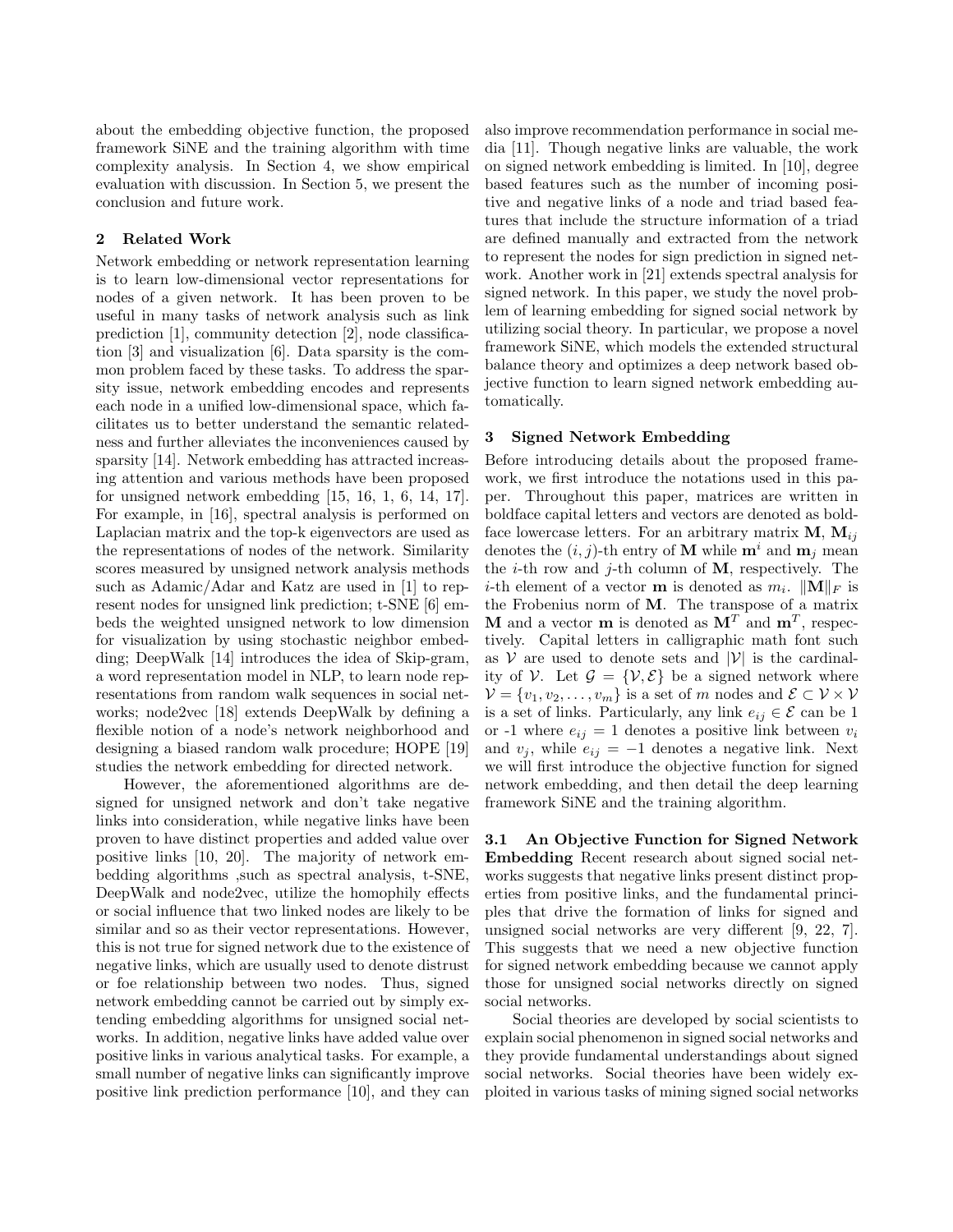

Figure 1: Three Types of Triplets of Users.

such as link prediction [7] and community detection [23]. The successful experiences on exploiting social theories in mining signed social networks suggest that social theories may guide us to develop objective functions for signed network embedding. Actually, social theories for unsigned social networks have been widely used to design objective functions for unsigned social network embedding. For example, social correlation theories such as homophily [24] and social influence [25] suggest that two connected users are likely to share similar interests, which are the foundations of many objective functions of unsigned network embedding [16, 15]. Inspired by the success of applying social theories in unsigned network, we seek social theories on signed network for signed network embedding. Among the social theories, structural balance theory is one of the most important and popular theories for signed social networks. Thus, in this work we develop an objective function for signed network embedding based on it.

Structural balance theory was originally proposed in [26] at the individual level, generalized by Cartwright and Harary [27] in the graph-theoretical formation at the group level and then was developed to the concept of clusterizable graph in [28]. It is recently extended by [29] as: a structure in signed social network should ensure that users should be able to have their "friends" closer than their "foes", i.e., users should sit closer to their "friends" (or users with positive links) than their "foes" (or users with negative links). In other words, the key idea of extended structural balance theory suggests that a user should be more similar to her friends than her foes. The extended structural balance theory provides us a guidance to model signed social network for learning network embedding. We will now introduce the detail of how we model signed social network based on extended structural balance theory.

Let P be a set of triplets  $(v_i, v_j, v_k)$  as shown in Figure 1(a) from a given signed social network  $\mathcal{G}$ , where  $v_i$  and  $v_j$  have a positive link while  $v_i$  and  $v_k$  have a negative link. Formally,  $P$  is defined as:

$$
\mathcal{P} = \{(v_i, v_j, v_k) | e_{ij} = 1, e_{ik} = -1, v_i, v_j, v_k \in \mathcal{V}\},\
$$

The extended structural balance theory in [29] suggests that with a certain similarity measurement, for a triplet  $(v_i, v_j, v_k) \in \mathcal{P}, v_i$  is likely to be more similar to the user with a positive link, i.e.  $v_i$ , than a user with a negative



link, i.e.  $v_k$ , which can be mathematically modeled as:

(3.1) 
$$
f(\mathbf{x}_i, \mathbf{x}_j) \ge f(\mathbf{x}_i, \mathbf{x}_k) + \delta,
$$

where  $x_i$ ,  $x_j$  and  $x_k$  are the d-dimensional vector representations of  $v_i$ ,  $v_j$  and  $v_k$  respectively, which we need to learn by the proposed embedding framework. In  $f(\mathbf{x}_i, \mathbf{x}_j)$ , f is a function that measures the similarity between  $x_i$  and  $x_j$ . We will discuss more details about the function  $f$  in the proposed framework in the following subsection. The parameter  $\delta$  is a threshold that is used to regulate the difference between these two similarities. A large  $\delta$  will push  $v_i, v_j$  more close and  $v_i, v_k$  more far away. The range of  $\delta$  will be discussed in experimental analysis section.

In a real-world signed network, the objective function in Eq. (3.1) has no effect on those nodes whose  $2$ -hop networks<sup>1</sup> have only positive or negative links. That is to say, we cannot learn the  $d$ -dimensional vector representations for those nodes because there are no triplets in  $P$  that contains them. Those nodes are involved in triplets as shown in Figures 1(b) and Figures  $1(c)$ . According to a recent study [9], the cost of forming negative links is higher than that of forming positive links in social media. Therefore, in a signed social network, positive links are denser than negative links. This determines that there are many nodes whose 2-hop networks have only positive links while very few nodes whose 2-hop networks have only negative links. Therefore, next we only consider handling nodes whose 2-hop networks have only positive links although a similar solution can be applied to dealing with the other type of nodes.

We first introduce a virtual node  $v_0$  and then create a negative link between  $v_0$  and each node whose 2-hop network has only positive links. In this way, an original triplet  $(v_i, v_j, v_k)$  in Figure 2(a) (or Figure 1(b)) will lead to two triplets (or  $(v_i, v_j, v_0)$  and  $(v_i, v_k, v_0)$ ) as shown in Figures 2(b) and 2(c). Let  $\mathcal{P}_0$  be the set of triplets  $(v_i, v_j, v_0)$  where  $v_i$  and  $v_j$  have a positive link while  $v_i$  and  $v_0$  have a negative link, and a similar objective function as Eq. (3.1) can be developed as:

(3.2) 
$$
f(\mathbf{x}_i, \mathbf{x}_j) \ge f(\mathbf{x}_i, \mathbf{x}_0) + \delta_0,
$$

 $\overline{v_i}$ 's 2-hop network is defined as the network formed by  $v_i$ , users whose distance from  $v_i$  is within 2 hops and links among them.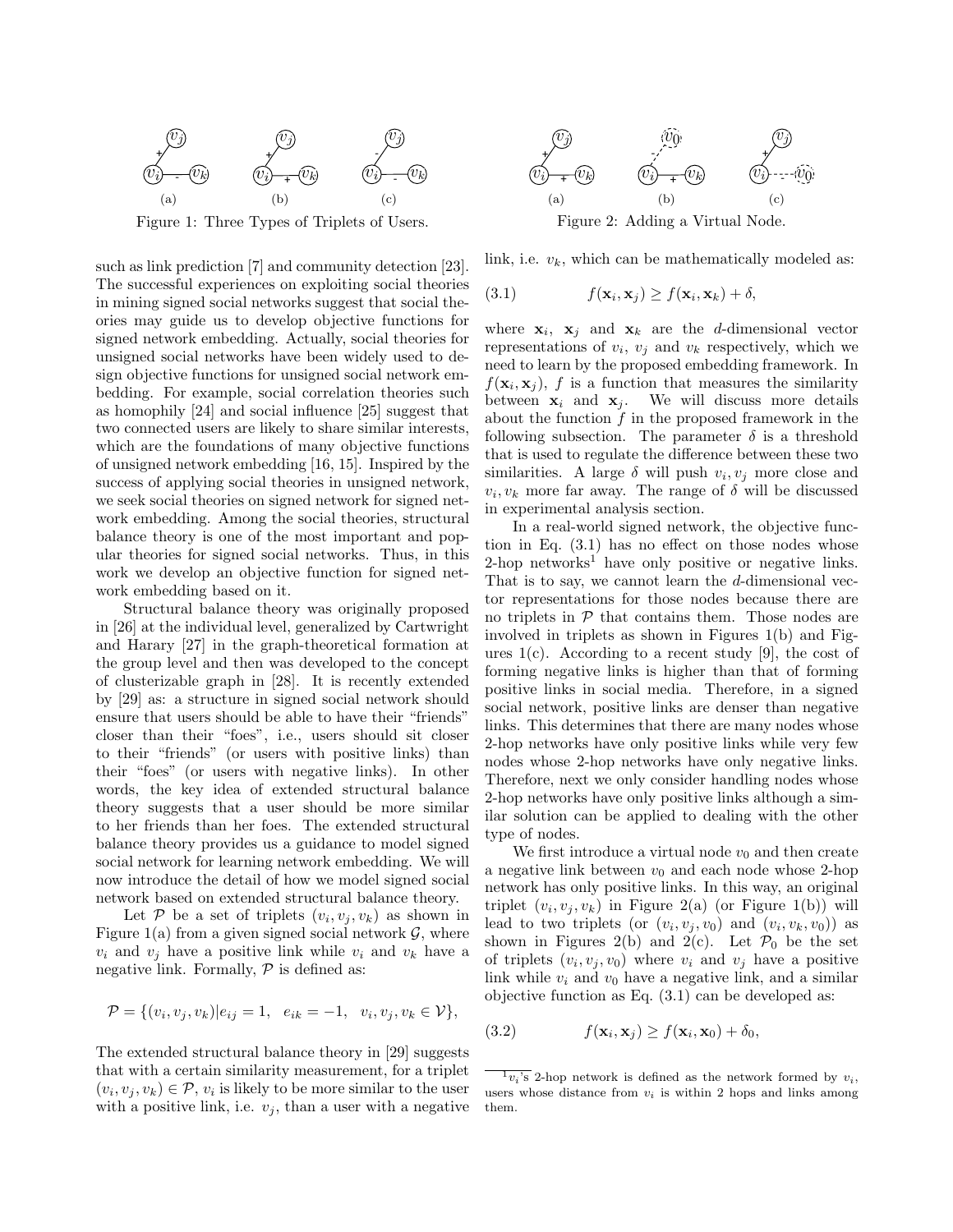where  $\delta_0$  is a threshold to regulate the similarities. The reason of using  $\delta_0$  in Eq.(3.2) and  $\delta$  in Eq.(3.1) is that we can have more flexibility to distinguish triplets with or without the virtual node by tuning  $\delta$  and  $\delta_0$ . By adding the virtual node, we can make a node  $v_i$  whose 2-hop network contains only positive links closer to their neighbors.

3.2 The Proposed Framework SiNE Based on Eq.  $(3.1)$  and  $(3.2)$ , the objective function for signed social network embedding guided by the extended structural balance theory can be written as:

$$
(3.3)
$$

$$
\min_{\mathbf{X},\mathbf{x}_0,\theta} \quad \frac{1}{C} \Big[ \sum_{(\mathbf{x}_i,\mathbf{x}_j,\mathbf{x}_k) \in \mathcal{P}} \max(0, f(\mathbf{x}_i,\mathbf{x}_k) + \delta - f(\mathbf{x}_i,\mathbf{x}_j)) + \sum_{(\mathbf{x}_i,\mathbf{x}_j,\mathbf{x}_0) \in \mathcal{P}_0} \max(0, f(\mathbf{x}_i,\mathbf{x}_0) + \delta_0 - f(\mathbf{x}_i,\mathbf{x}_j)) \Big] + \alpha \big( \Re(\theta) + \|\mathbf{X}\|_F^2 + \|\mathbf{x}_0\|_2^2 \big),
$$

where  $C = |\mathcal{P}| + |\mathcal{P}_0|$  is the size of the training data and  $\mathbf{X} = {\mathbf{x}_1, \mathbf{x}_2, \dots, \mathbf{x}_m}$  is the low-dimensional representation of the m nodes, and  $\theta$  is a set of parameters to define the similarity function f.  $\mathfrak{R}(\theta)$  is the regularizer to avoid overfitting and  $\alpha$  is a parameter to control the contribution of the regularizers.

3.3 The Architecture of SiNE With the objective function given above, the task now is to find a function f that is able to give good similarity measure and learn good representations of nodes in signed network. One choice of  $f$  is non-linear functions, which have shown to be superior than linear functions for similarity measure and representation learning [30]. Among various nonlinear functions, deep learning has been proven to be the state-of-the-art and very powerful for nonlinear representation learning [31, 30]. This suggests us to utilize the power of deep learning for learning nonlinear embedding of the nodes. In particular, we design a deep learning framework SiNE, which defines f with  $\theta$  and optimizes the objective function in Eq. (3.3). To help better understand SiNE, we first work on an illustrative example of the architecture of the proposed deep learning framework with 2 hidden layers (see Figure 3) and then generalize it to  $N$  layers. Note that we do not show bias in the figure. The input to the framework is the set of triplets extracted from the signed social network as  $(v_i, v_j, v_k)$  with  $e_{ij} = 1$  and  $e_{ik} = -1$ . The model is composed of two deep networks that share the same parameters. The outputs of the first hidden layer of the two deep networks (or "1st Hidden Layer " in Figure 3) are given as:

(3.4) 
$$
\mathbf{z}^{11} = \tanh(\mathbf{W}^{11}\mathbf{x}_i + \mathbf{W}^{12}\mathbf{x}_j + \mathbf{b}^1) \n\mathbf{z}^{12} = \tanh(\mathbf{W}^{11}\mathbf{x}_i + \mathbf{W}^{12}\mathbf{x}_k + \mathbf{b}^1)
$$



Figure 3: An Illustration of the Architecture of the Proposed Deep Learning Framework SiNE with 2 Hidden Layers.

where tanh is the hyperbolic tangent function, which is one of the most widely used activation function in deep networks.  $W^{11}$  and  $W^{12}$  are the weights of the first hidden layer and  $\mathbf{b}^1$  is the bias.  $\mathbf{z}^{11}$  and  $\mathbf{z}^{12}$  are then used as inputs to the second hidden layer (or "2nd Hidden Layer" in Figure 3) of the two deep networks, separately. Similarly, the outputs of the second layer are  $z^{21} = \tanh(W^2 z^{11} + b^2)$  and  $z^{22} = \tanh(W^2 z^{12} + b^2)$ .  $f(\mathbf{x}_i, \mathbf{x}_j)$  and  $f(\mathbf{x}_i, \mathbf{x}_k)$  are the output of the two deep networks:

(3.5) 
$$
f(\mathbf{x}_i, \mathbf{x}_j) = \tanh(\mathbf{w}^T \mathbf{z}^{21} + b)
$$

$$
f(\mathbf{x}_i, \mathbf{x}_k) = \tanh(\mathbf{w}^T \mathbf{z}^{22} + b)
$$

which are the terms in Eq.  $(3.3)$  and the vector **w** is the weights and the scalar  $b$  is the bias<sup>2</sup>. With the illustration of the proposed framework with 2 hidden layers, we can see that the similarity function  $f$  is defined by the deep network with a set of parameters as shown in Figure 3. Particularly, in Figure 3,  $\theta$ is defined as  $\theta = {\mathbf{W}^{11}, \mathbf{W}^{12}, \mathbf{W}^{2}, \mathbf{w}, \mathbf{b}^{1}, \mathbf{b}^{2}, b}$  and correspondingly we define  $\Re(\theta)$  as:

(3.6) 
$$
\mathfrak{R}(\theta) = \|\mathbf{W}^{11}\|_F^2 + \|\mathbf{W}^{12}\|_F^2 + \|\mathbf{W}^2\|_2^2 + \|\mathbf{W}^2\|_2^2 + \|\mathbf{b}^1\|_2^2 + \|\mathbf{b}^2\|_2^2 + b^2
$$

Note that we can also choose other regularizers for  $\theta$ such as those based on  $\ell_1$ -norm and we would like to leave it as one future work.

We now extend the 2 hidden layer example to a N layer deep network. For a N layer deep network, the parameters are  $X$ ,  $x_0$  and  $\theta = \{\mathbf{W}^{11}, \mathbf{W}^{12}, \mathbf{W}^{2}, \dots, \mathbf{W}^{N}, \mathbf{b}^{1}, \dots, \mathbf{b}^{N}, \mathbf{w}, b\}$  where  $\mathbf{W}^n$  are the weights for the *n*-th layer and  $\mathbf{b}^n$  is the bias for *n*-th layer with  $1 < n \leq N$ . The input to the first hidden layer is triplet  $(v_i, v_j, v_k)$ , i.e.,  $\mathbf{x}_i, \mathbf{x}_j, \mathbf{x}_k$ . And the input to the *n*-th layer,  $1 < n \leq N$ , is the output

 $\sqrt[2]{2N}$  that for the proposed framework SiNE, the weights and bias to generate output  $f(\mathbf{x}_i, \mathbf{x}_j)$  are a vector and a scalar, separately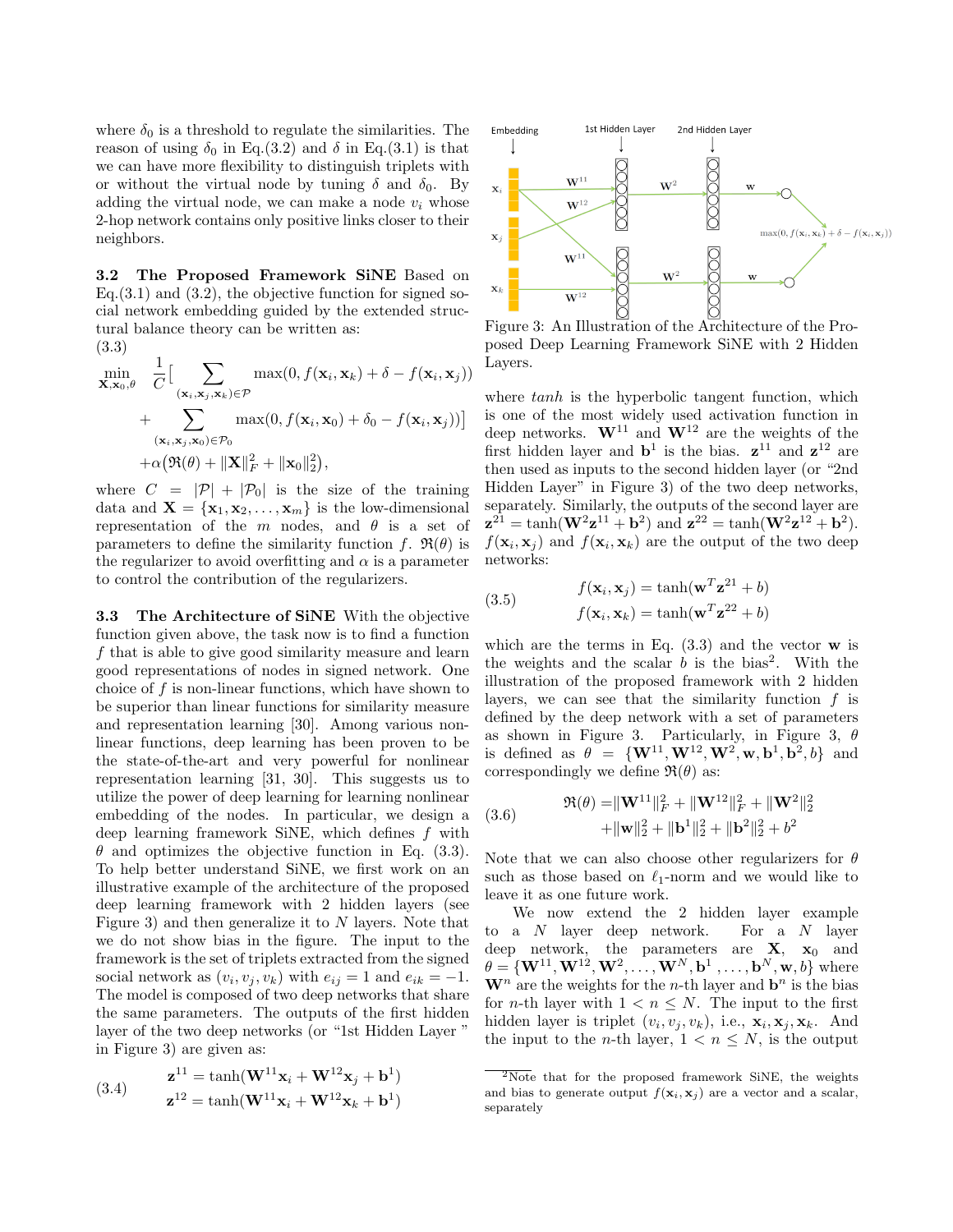of the  $(n-1)$ -th layer, i.e.,  $\mathbf{z}^{(n-1)1}$  and  $\mathbf{z}^{(n-1)2}$ . The output of the first layer is given by Eq. (3.4) and the output of the *n*-th layer,  $1 < n < N$  is given as:

(3.7) 
$$
\mathbf{z}^{n1} = \tanh(\mathbf{W}^n \mathbf{z}^{(n-1)1} + \mathbf{b}^n)
$$

$$
\mathbf{z}^{n2} = \tanh(\mathbf{W}^n \mathbf{z}^{(n-1)2} + \mathbf{b}^n)
$$

And the output of the N-th layer is given as

(3.8) 
$$
f(\mathbf{x}_i, \mathbf{x}_j) = \tanh(\mathbf{w}^T \mathbf{z}^{N1} + b)
$$

$$
f(\mathbf{x}_i, \mathbf{x}_k) = \tanh(\mathbf{w}^T \mathbf{z}^{N2} + b)
$$

3.4 Optimization of SiNE Following the common way, we employ the backpropagation to optimize the deep network for SiNE. The key idea of backpropagation is to update the parameters in a backward direction by propagating "errors" backward to efficiently calculate the gradients. Basically, we want to optimize Eq. (3.3) w.r.t to **X**,  $x_0$  and  $\theta$ . The key step of optimizing Eq. (3.3) is to get the gradient of  $\max(0, f(\mathbf{x}_i, \mathbf{x}_k))$  +  $\delta - f(\mathbf{x}_i, \mathbf{x}_j)$  and max $(0, f(\mathbf{x}_i, \mathbf{x}_0) + \delta - f(\mathbf{x}_i, \mathbf{x}_j))$  with respect to the parameters,  $\mathbf{X}, \mathbf{x}_0$  and  $\theta$ . With the gradient, we then can update the parameters using gradient descent method. The details of how to derive the derivatives for backpropagation can be found in Appendix<sup>3</sup>.

3.5 Training SiNE We train SiNE based on minibatch stochastic gradient descent with respect to the parameters of the deep network, i.e.  $\theta$ , the signed network embedding  $X$  and the virtual node embedding  $x_0$ . It is well known that for signed social networks in social media, the number of links of nodes follows powerlaw distributions, i.e., many nodes have only a small number of links while only a small number of nodes have a large number of links. This will cause some nodes to have a large number of training triplets. To save computational cost, following the same idea used in word embedding [32], for a node that has a large number of training triplets, we randomly sample a subset of the training triplets for training. The size of the subset is chosen as  $S = 300$ . In other words, each node has at most 300 training triplets. The initialization of the parameters of the deep network follows the approach introduced in [33]. Specifically, we initialize the weights of hidden layer i by a uniform sampling from the interval  $\left[-\sqrt{\left(\frac{6}{d_{i-1}+d_i}\right)},\sqrt{\left(\frac{6}{d_{i-1}+d_i}\right)}\right]$ , where  $d_{i-1}$  is number of units in the  $(i - 1)$ -th layer and  $d_i$  is the number of units in the  $i$ -th layer. The signed network embedding X is initialized as a zero matrix. The training algorithm for the proposed framework SiNE is summarized in Algorithm 1. From line 1 to line 9, we prepare the Algorithm 1 Signed Network Embedding

**Require:** Signed social network  $\mathcal{G} = \{\mathcal{V}, \mathcal{E}\}, d, \delta, \alpha$ Ensure: vector representation of nodes X

1: Initialize P and  $\mathcal{P}_0$  as  $\mathcal{P} = \emptyset$  and  $\mathcal{P}_0 = \emptyset$ 

- 2: for  $i=1:n$  do
- 3: **if**  $v_i$  whose 2-hop networks have only positive links then
- 4: extract triplets with virtual nodes and put them into  $P_0$  (sample some if necessary)

6: extract triplets and put them in  $P$  (sample some if necessary)

```
7: end if
```
- 8: end for
- 9: prepare mini-batch from  $P$  and  $P_0$
- 10: initialize the parameters of the deep network and signed network embedding
- 11: repeat 12: for each mini-batch do

| <b>14.</b> |                                                                                            |
|------------|--------------------------------------------------------------------------------------------|
| 13:        | Forward propagation                                                                        |
| 14:        | for $n = 1:N$ do                                                                           |
| 15:        | calculate $z^{n1}, z^{n2}$                                                                 |
| 16:        | end for                                                                                    |
| 17:        | Backpropagation                                                                            |
| 18:        | Update $\bf{w}$ and $\bf{\hat{b}}$                                                         |
| 19:        | for $n = N:1$ do                                                                           |
| 20:        | update $\mathbf{W}^n$ , $\mathbf{b}^n$ (or $\mathbf{W}^{11}, \mathbf{W}^{12}$ if $n = 1$ ) |
| 21:        | end for                                                                                    |
| 22:        | update related <b>X</b> and $x_0$                                                          |
| 23:        | end for                                                                                    |
|            | 24: until Convergence                                                                      |
|            | 25: return $\mathbf X$                                                                     |

mini-batch training triplets. In line 10, we initialize the parameters of the deep network and the low-dimensional representations and we train the deep network from line 11 to line 24.

**3.6 Time Complexity** Let  $d$  be the dimension of the embedding and  $d_n, 1 \leq n \leq N$ , be the number of nodes in the n-th layer of the deep network. For a triplet, the computational cost of forward propagation in the nth layer, i.e., the computation of  $\mathbf{z}^{n1}, \mathbf{z}^{n2}$ , is  $\mathcal{O}(d_{i-1}d_i)$ and the computational cost of back-propatgation in the *n*-th layer, i.e. the computation of  $\frac{\partial f(\mathbf{x}_i, \mathbf{x}_k)}{\partial \mathbf{W}^n}$ , is also  $\mathcal{O}(d_{i-1}d_i)$ . Thus, the cost of forward and backward propagation for one triplet is  $\mathcal{O}(dd_1 + \sum_{n=1}^N d_{i-1}d_i)$ . Since for each node, we sample no more than  $S =$ 300 training triplets, the total number of triplets for training, i.e.,  $C = |\mathcal{P}| + |\mathcal{P}|_0$ , is approximately  $\mathcal{O}(m \cdot$  $S$ ), where  $m$  is number of nodes. Thus, the overall computational cost for training SiNE is  $\mathcal{O}(tmS(dd_1 +$  $\sum_{n=1}^{N} d_{i-1} d_i$ , where t is number of epochs it takes to

 $\frac{3}{3}$ Available on http://www.public.asu.edu/ swang187/

<sup>5:</sup> else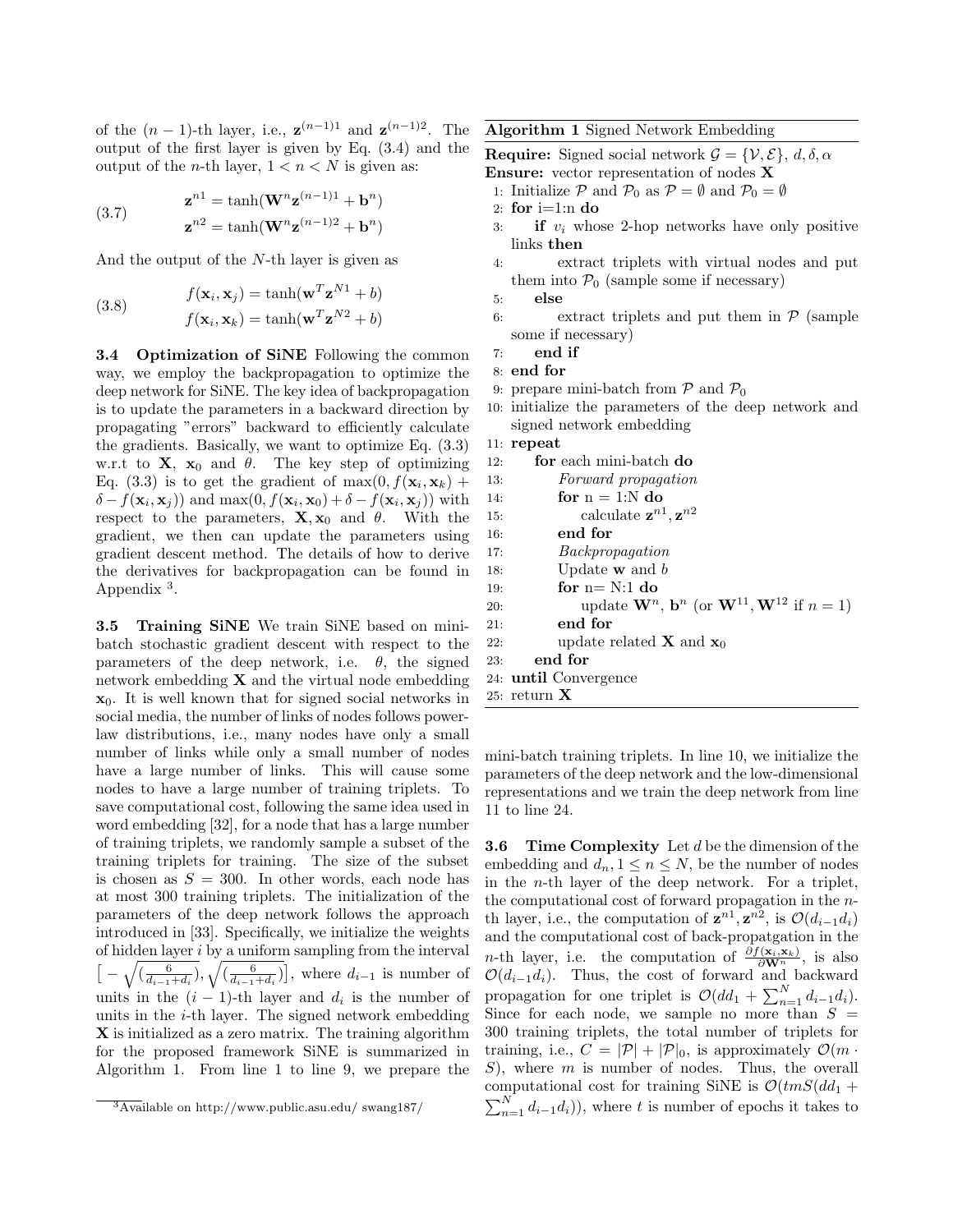converge. And in our experiments, t is about 100 for the datasets used.

# 4 Experimental Results

In this section, we conduct experiments to evaluate the effectiveness of the proposed framework SiNE and factors that could affect the performance of SiNE. We begin by introducing datasets. We then analyze the embedding learned by SiNE. To measure the quality of the embedding, we use the embedding for signed link perdition with comparisons with state-of-the-art baseline methods. Further experiments are conducted to study the effects of the dimension of the embedding on SiNE, parameters  $\delta$  and  $\delta_0$  and number of layers N.

4.1 Datasets The experiments are conducted on two real-world signed social network datasets, i.e., Epinions<sup>4</sup> and Slashdot<sup>5</sup>. Epinions is a popular product review site in which users can create both trust (positive) and distrust (negative) links to other users. Slashdot is a technology news platform where users can create friend (positive) and foe (negative) links to other users. For both datasets, we filter out users who have no links, which leaves us 27,215 users for Epinions dataset and 33,407 users for Slashdot dataset. Some key statistics of the two datasets are summarized in Table 1. It is evident from the table that (1) both networks are very sparse; (2) positive links are denser than negative links.

Table 1: Statistics of the Datasets

| Dataset  | $#$ users | $#$ pos links | $#$ neg links |
|----------|-----------|---------------|---------------|
| Epinions | 27.215    | 326,909       | 58,695        |
| Slashdot | 33,407    | 477.176       | 158.104       |

4.2 Analysis of the Embedding In this subsection, we would like to check whether the embedding learned by the deep learning framework SiNE can preserve the principle suggested by the extended structural balance theory - users are likely to be more similar to their friends than their foes. Specifically, we first train the model on the two datasets and learn the signed network embedding. In the experiment, we set  $d$  as 20,  $\alpha = 0.0001$  and  $N = 3$  with all the hidden layer dimension as 20. We will discuss the effects of  $d$  and  $N$  in detail later. Since we use  $tanh$  as the activation function whose range is  $(1, -1)$ , from Eq.(3.8), we have that  $f(\mathbf{x}_i, \mathbf{x}_j) \in (-1, 1)$  and  $f(\mathbf{x}_i, \mathbf{x}_k) \in (-1, 1)$ . In order to let  $f(\mathbf{x}_i, \mathbf{x}_j) \ge f(\mathbf{x}_i, \mathbf{x}_k) + \delta$  be valid,  $\delta$  should be within the range  $(0, 2)$ . The same holds for  $\delta_0$ . We empirically set  $\delta = 1$  and  $\delta_0 = 0.5$ . Then for each triplet  $(v_i, v_j, v_k)$ 

Table 2: Average Distance between Users and Their Friends and Foes.

| Dataset  | Dis. to Friends $(+)$ | Dis. to Foes $(-)$  |
|----------|-----------------------|---------------------|
| Epinions | $0.0584 + 0.0275$     | $0.1195 + 0.0335$   |
| Slashdot | $0.0538 + 0.0245$     | $0.1028 \pm 0.0254$ |



Figure 4: A Case Study of Signed Network Embedding. Note that red lines denote positive links and blue lines denote negative links.

where  $v_i$  and  $v_j$  have a positive link while  $v_i$  and  $v_k$  have a negative link, we calculate the Euclidean distance for pairs of  $(v_i, v_j)$  and  $(v_i, v_k)$  and the average Euclidean distance (with standard deviation) are demonstrated in Table 2. From the table, we note that after embedding, nodes are indeed closer to their friends (positive link) than their foes (negative link), which suggests that the embedding from SiNE can perverse the principle suggested by the extended structural balance theory.

A case study of the embedding distance between a user (or node 2) and his/her friends and foes is shown in Figure 4. The red lines denote positive links and the blue lines denote negative links. We use the length of the line to represent the embedding distance of two nodes. The longer the line is, the larger the embedding distance is. We observe from the figure that node 2 is likely to be closer to his/her friends than his/her foes.

4.3 Signed Link Prediction in Signed Social Networks The learned signed network embedding can benefit various mining tasks of signed social networks. In this subsection, we check whether the learned signed network embedding can improve the performance of link prediction for signed social networks. For both datasets, we randomly select 80% links as training set and the remaining 20% as test set. We use the training set to learn the signed network embedding. With the learned signed network embedding, we train a logistic regression classifier on training dataset. Then we predict link

 $\frac{4 \text{http://www.epinions.com/}}{4 \text{http://www.epinions.com/}}$ 

<sup>5</sup>http://slashdot.org/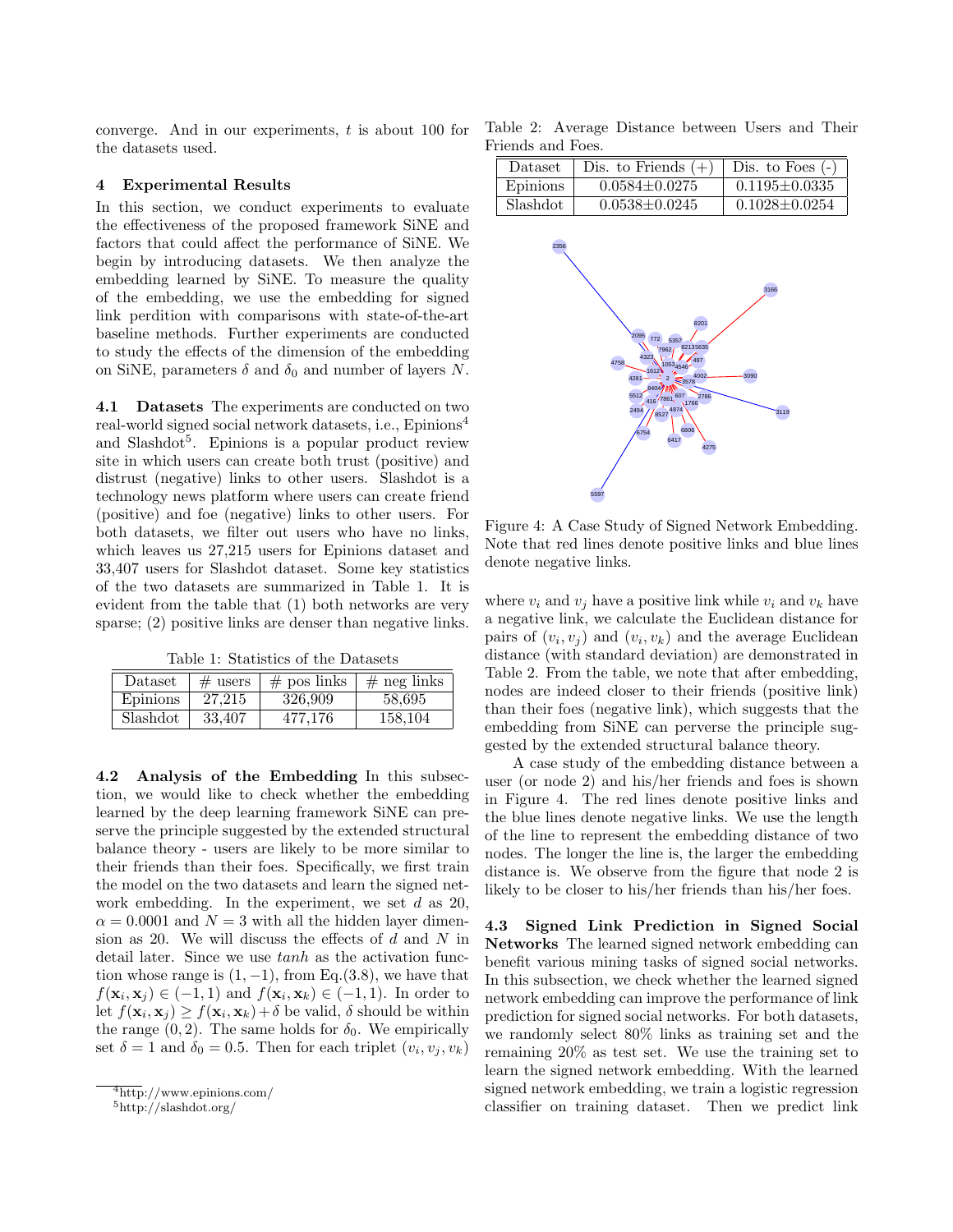Table 3: AUC Comparison of Signed Link Prediction on Epinions and Slashdot

| Dataset                | FExtra | МF     | SiNE/P <sub>0</sub> | SiNE details                  |
|------------------------|--------|--------|---------------------|-------------------------------|
| Epinions 0.8527 0.8626 |        | 0.8879 | 0.8845              | $\overline{0.9242}$ the follo |
| Slashdot 0.8495 0.8536 |        | 0.8725 | 0.8701              | $0.8979$ make the             |

Table 4: F1 Comparison of Signed Link Prediction on Epinions and Slashdot

| Dataset   |        | FExtra. | МF     | $SiNE/\mathcal{P}_0$ | <b>SiNE</b> |
|-----------|--------|---------|--------|----------------------|-------------|
| Epinions  | 0.9089 | 0.9178  | 0.9343 | 0.9306               | 0.9622      |
| Slashdot. | 0.8792 | 0.8839  | 0.8952 | 0.8924               | 0.9149      |

on the test set with the logistic regression classifier. In real-world signed social networks such as Epinions and Slashdot, positive links are often much denser than negative links; hence positive and negative links are imbalanced in both training and testing sets. Therefore, following the common way to evaluate the signed link prediction problem [10, 34], we use AUC and F1 instead of accuracy to assess the performance. The random selection is carried out 5 times independently and the average AUC and F1 are reported in Table 3 and 4. The baseline methods in the tables are defined as:

- SC [21]: A spectral clustering algorithm is proposed where a signed version of Laplacian matrix is defined. In this experiment, for the link prediction purpose, we choose the top-d eigen-vetors corresponding to the smallest eigenvalues of the signed Laplacian matrix as the low dimensional vector representations of nodes.
- FExtra [10]: This method extracts features from signed social networks. For each pair  $(v_i, v_j)$ , the extracted features include degree based and triad based features. Degree based features contain the degree information such as the number of incoming positive and negative links of  $v_i$ , the number of outgoing positive and negative links of  $v_j$  and so on. Triad based features include the structure information of the triad that contains  $v_i$  and  $v_j$ .
- MF [35]: Matrix factorization based method which factorizes the adjacency matrix into two low rank latent matrices and predicts the links by the matrix reconstructed by the two low rank matrices.
- SiNE $/\mathcal{P}_0$ : a variant of the proposed framework SiNE without considering virtual nodes. In other words, for  $\text{SiNE}/\mathcal{P}_0$ , we set  $\mathcal{P}_0 = \emptyset$  in Eq.(3.3).

For SC, FExtra and the proposed framework SiNE, we first obtain the new representations and then choose logistic regression as the basic classifier for a fair comparison. 5-fold cross validation is performed on the training set to select the parameters for SC, FExtra and MF.

- For SiNE, we empirically set  $d = 20 \delta = 1, \delta_0 = 0.5$ and  $N = 3$  with all hidden layer dimension as 20. More about parameters of SiNE will be discussed in owing subsection. From the Table 3 and 4, we ne following observations:
	- The performance of the proposed framework SiNE is much better than FExtra. FExtra uses feature engineering to extract features manually; while SiNE learns the representations from the data automatically. These results suggest that the representations learned by SiNE can greatly improve the performance of link prediction; and
	- The performance of SiNE outperforms SC and MF. SC designs a signed Laplacian to preserve pair-wise relations of nodes, while SiNE preserves the principle suggested by the extended structural balance theory, which supports the capability of the objective function of signed network embedding.
	- SiNE outperforms  $\text{SiNE}/\mathcal{P}_0$  because without considering the virtual node, the representation of nodes whose 2-hop networks have only negative links cannot be well trained. Since such nodes are few, the performance decrease is not much without considering virtual node.

We perform t-test on comparisons and it is evident from t-test that the improvement of SiNE compared to baseline methods is significant. In summery, the representations learned by the proposed framework SiNE can significantly improve the performance of link prediction in signed social networks.



Figure 5: Convergence of SiNE on Epinions & Slashdot

4.4 Convergence Analysis The objective function of SiNE in Eq. $(3.3)$  is non-negative. Thus, by minimizing it using gradient descent and choosing a proper learning rate, the objective function will reach a local optimal point and converge. We plot the value of the objective function in each training epoch for both Epinions and Slashdot in Figure 5. From the figure, we can see that the value of the objective function decreases fast at the first 10 iterations and then gradually converges. For both datasets, it takes about 100 epochs to converge.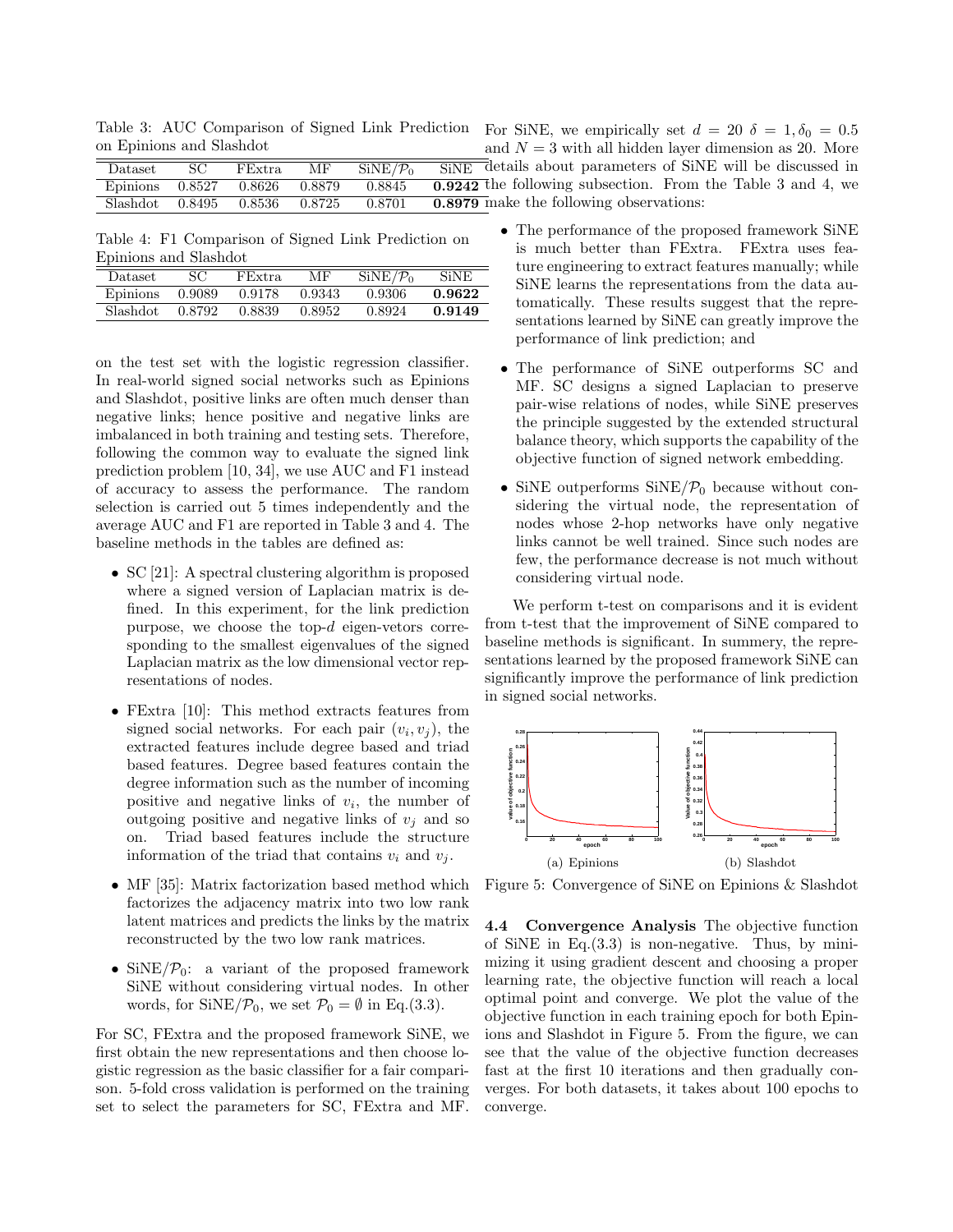

Figure 6: The Impact of Embedding Dimension d on SiNE for Signed Link Prediction

4.5 Parameter Analysis In this subsection, we investigate the impact of embedding dimesnion d,  $\delta$ ,  $\delta_0$ and number of layers N on the performance of link prediction. Throughout the experiments for parameter sensitively analysis, we randomly select 80% links as training set and the remaining 20% as test set. The random selection is repeated 5 times and the average AUC will be reported.

4.5.1 Impact of d: To investigate the sensitivity of SiNE on d, we fix  $\delta = 1$ ,  $\delta_0 = 0.5$  and  $N = 3$ . We then vary d as  $\{5, 10, 20, 50, 100, 200\}$ . The average AUC for signed link prediction on both datasets are shown in figure  $6(a)$  and  $6(b)$ , respectively. From the two figures, we note that with the increase of  $d$ , the signed link prediction performance first increases and then decreases after certain values. When  $d$  is small, we may lose too much information and embeddings do not have enough representation capacity. When d is large, the embedding tends to overfit. A value of d around 20 gives relatively good performance, which eases the parameter selection for d.



Figure 7: The Impact of  $\delta$  and  $\delta_0$  on SiNE for Signed Link Prediction.

**4.5.2** Impact of  $\delta$  and  $\delta_0$ : As shown in Eq.(3.3),  $\delta$ and  $\delta_0$  controls the similarity of a node with its friend and the node with its foe. To investigate the impact of δ and δ<sub>0</sub>, we fix the dimension d to be 20 and  $N = 3$ . We then vary both  $\delta$  and  $\delta_0$  as  $\{0.1, 0.5, 1, 1.5\}$ . The results in terms of AUC under different combinations of  $\delta$  and  $\delta_0$  are shown in Figure 7. From the figure, we note that: (i) As the increase of  $\delta$ , the performance generally

Table 5: AUC of SiNE on Signed Link Prediction with Different Number of Layers N

| Dataset                                                         |  | $N = 2$   $N = 3$   $N = 4$   $N = 5$   $N = 6$          |  |
|-----------------------------------------------------------------|--|----------------------------------------------------------|--|
| Epinions   $0.9124$   $0.9242$   $0.9278$   $0.9297$   $0.9254$ |  |                                                          |  |
| Slashdot                                                        |  | $0.8817 \mid 0.8979 \mid 0.9048 \mid 0.9044 \mid 0.9027$ |  |

increases. This is because when  $\delta$  is large, we enforce a friend to sit closer to its friends and sit more far away from his foes, which help us to learn high quality embedding for signed link prediction; and (ii) When  $\delta_0$ is large and  $\delta$  is small, e.g.,  $\delta_0 = 1.5$  and  $\delta = 0.1$ , the performance is relatively bad. A combination of  $(\delta_0, \delta)$ chosen from [0.5, 1] generally result in good embedding for signed link prediction.

**4.5.3** Impact of N: To investigate the effects of  $N$ , we first fix d to be 20,  $\delta$  to be 1 and  $\delta_0$  to be 0.5. We then vary  $N$  as  $2, 3, 4, 5, 6$  with all the hidden dimensions as 20. The results in terms of AUC are reported in Table 5. From the table, we can see that as the network becomes deeper, the performance increases first then the increase become small, which suggests that by setting  $N = 2$  or  $N = 3$ , we can learn a relatively good embedding and at the same time save computational cost.

### 5 Conclusion

Most of the existing network embedding algorithms are designed for unsigned networks; while little work exists for signed social networks. Though signed network embedding is inherently challenging due to the availability of negative links, it can benefit various tasks of mining signed social networks. In this paper, we study the problem of signed network embedding. In particular, we introduce a new objective function for signed network embedding guided by extended structural balance theory and propose a deep learning framework SiNE to optimize this objective function. Via experiments on two signed networks in social media, we demonstrate (1) the learned embedding can preserve the principle of signed social networks indicated by extended structural balance theory; and (2) the embedding learned by SiNE can significantly improve the link prediction performance compared to representative baseline methods.

There are several directions needing further investigation. First, the proposed framework SiNE can only deal with undirected signed social networks and we would like to investigate how to extend it for directed signed social networks. Second, in this work we demonstrate that the embedding can improve the performance of link prediction in signed social networks; hence we will investigate how the embedding benefits other signed network mining tasks such as node classification, sentiment analysis [36] and multitask learning [37]. Finally, in addition to the structural balance theory, there are